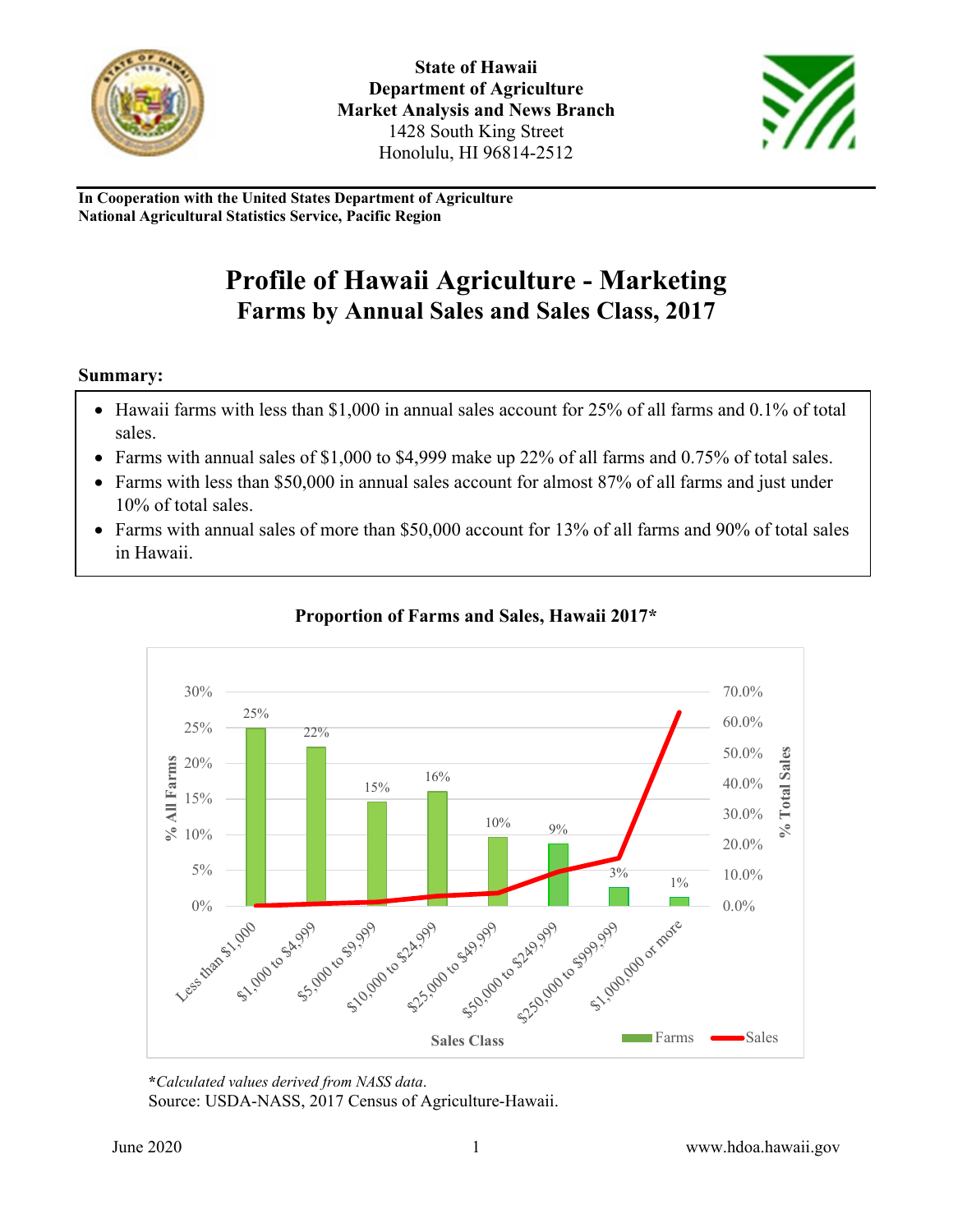### **Value of Food Sold Directly to Consumers Farms by Sales Class, 2017**

#### **Summary:**

- Hawaii farms with less than \$1,000 in annual sales account for 28% of farms surveyed and 0.7% of direct food sales to consumers.
- Farms with \$1,000 to \$4,999 in annual sales represent 39% of farms surveyed and 5.3% of direct food sales to local consumers.
- Overall, farms with less than \$50,000 in annual sales account for almost 96% of farms surveyed and 33% of direct food sales to consumers.
- Farms with more than \$50,000 in annual sales account for 4% of farms surveyed and 67% of direct food sales to consumers in Hawaii.



#### **Food Sold Directly to Consumers by Farm Sales Class, Hawaii 2017\***

**\****Calculated values derived from NASS data*. Source: USDA-NASS, 2017 Census of Agriculture-Hawaii.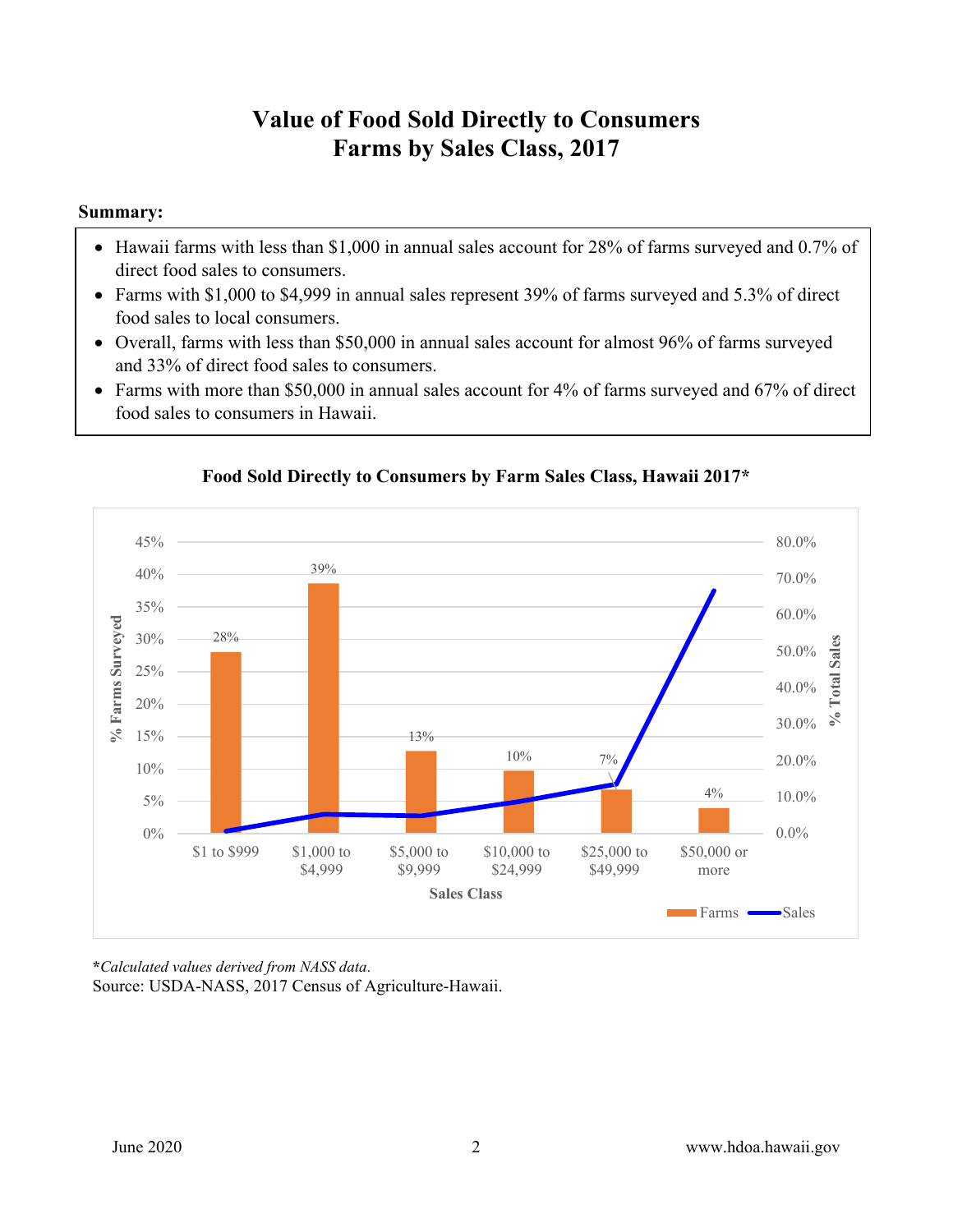### **Value of Food Sold Directly to Retail Markets, Institutions, and Food Hubs for Local Branded Products Farms by Sales Class, 2017**

#### **Summary:**

- Hawaii farms with annual sales of less than \$1,000 account for 24% of farms surveyed and 0.1% of direct food sales to retailers, institutions and food hubs.
- Farms with \$1,000 to \$4,999 in annual sales represent 31% of farms surveyed and 0.6% of direct food sales to retailers, institutions and food hubs statewide.
- Almost 86% of farms surveyed reported less than \$50,000 in annual sales and account for 4% of direct food sales to retailers, institutions and food hubs.
- Farms with more than \$50,000 in annual sales represent 14% of farms surveyed and 96% of direct food sales to retailers, institutions and food hubs in Hawaii.

#### **Local Branded Products Sold Directly to Retailers, Institutions and Food Hubs Farms by Sales Class, Hawaii 2017\***



**\****Calculated values derived from NASS data*. Source: USDA-NASS, 2017 Census of Agriculture-Hawaii.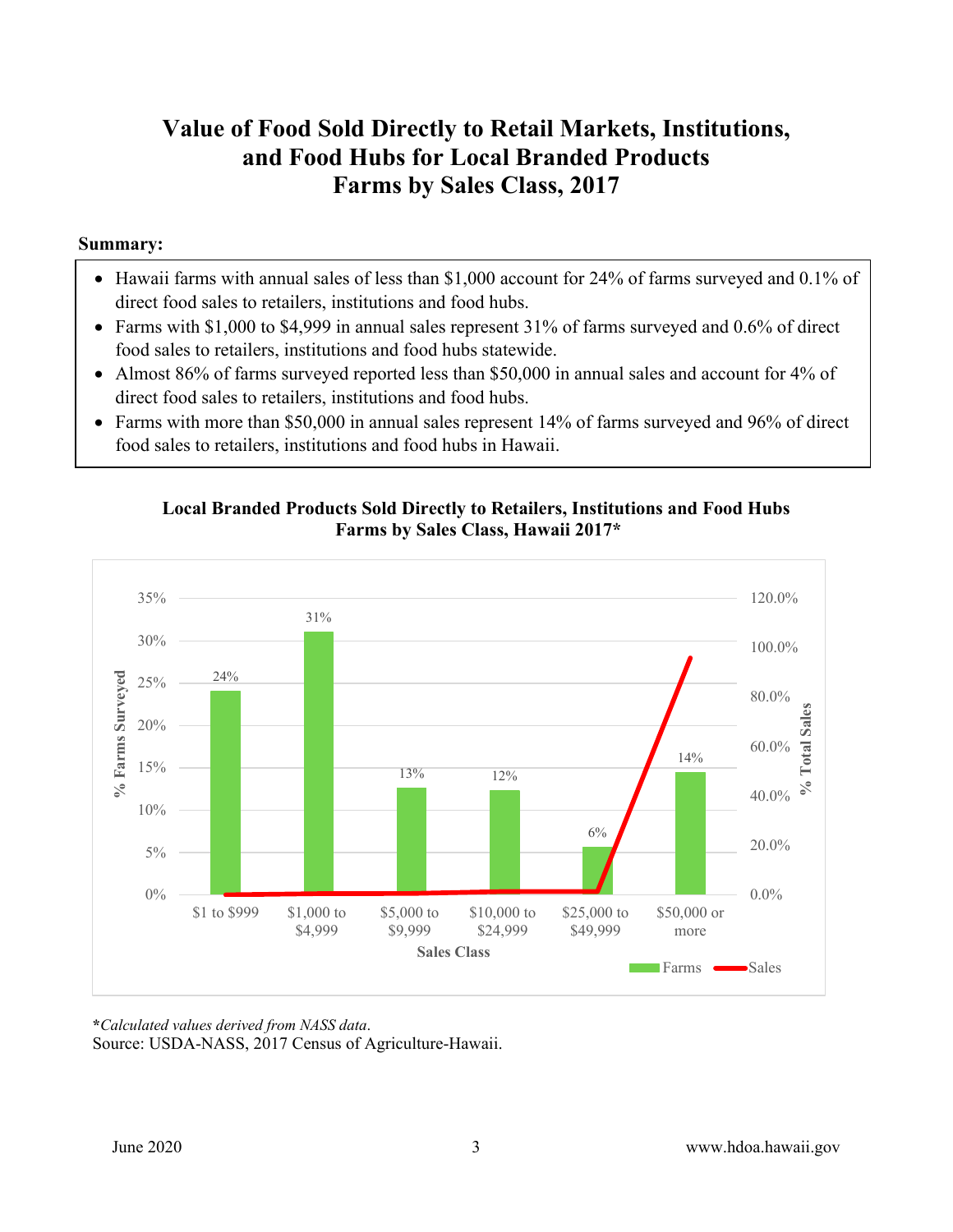### **Total Value of Food Sold Directly to Consumers, Retail Markets, Institutions, and Food Hubs for Local Branded Products Farms by Sales Class, 2017**

#### **Summary:**

- Hawaii farms with less than \$1,000 in annual sales account for 663 farms surveyed (27%) and \$274 thousand (0.2%) of total direct food value sold locally.
- Farms with annual sales of \$1,000 to \$4,999 represent 895 farms surveyed (36%) and \$2.2 million (1.4%) of total direct food value sold statewide.
- Farms reporting less than \$50,000 in annual sales account for 2,299 farms surveyed (92%) and \$14 million (9%) of total direct food value sold locally.
- Farms with more than \$50,000 in annual sales account for 191 farms surveyed (8%) and \$138 million (91%) of total direct food value sold statewide.



### **Total Food Value Sold Locally by Farms Sales Class, Hawaii 2017\***

**\****Calculated values derived from NASS data*. Source: USDA-NASS, 2017 Census of Agriculture-Hawaii.